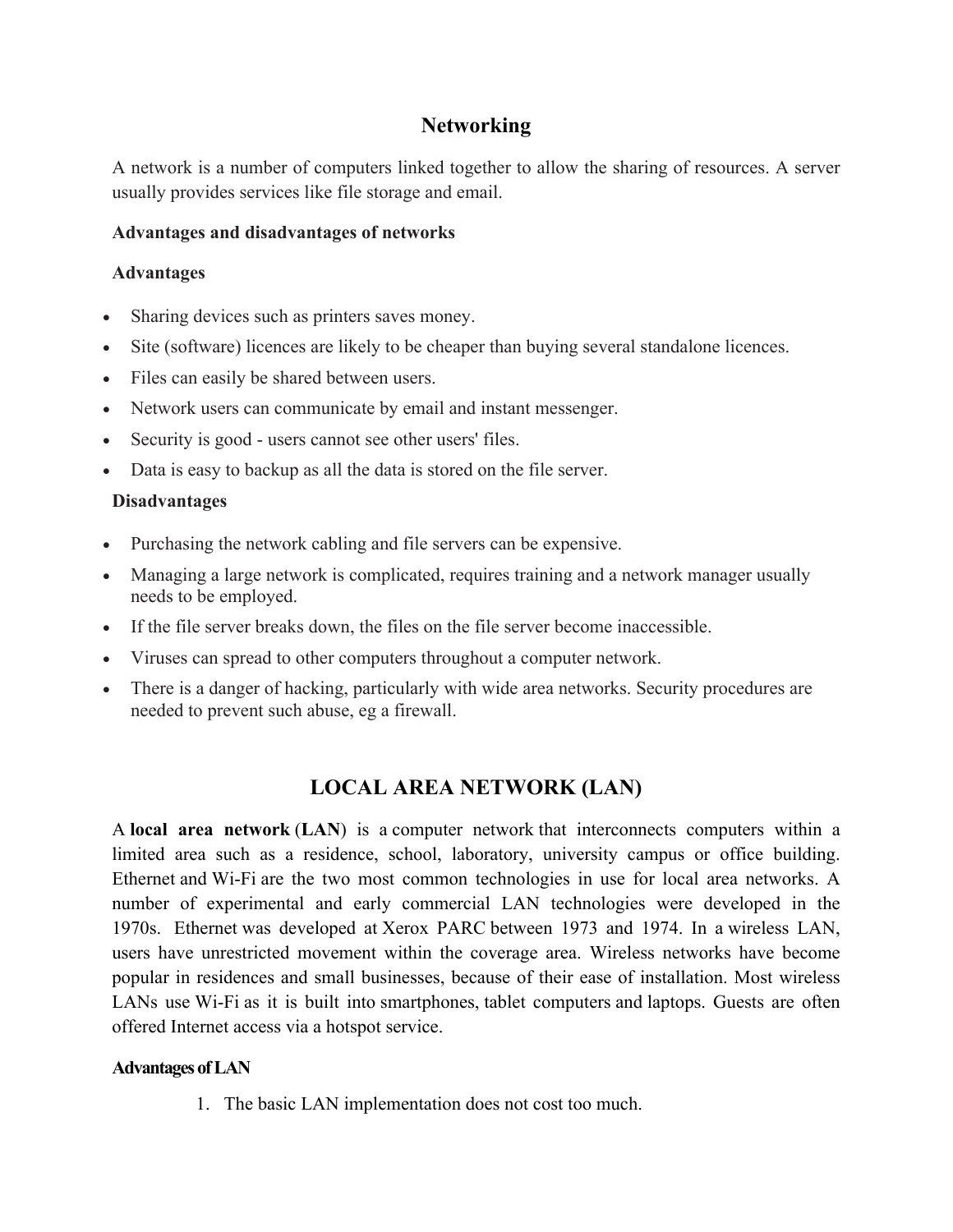- 2. It is easy to control and manage the entire LAN as it is available in one small region.
- 3. The systems or devices connected on LAN communicates at very high speed depending upon LAN type and Ethernet cables supported. The common speeds supported are 10 Mbps, 100 Mbps and 1000 Mbps.
- 4. With the help of file servers connected on the LAN, sharing of files and folders among peers will become very easy and efficient.
- 5. It is easy to share common resources such as printers and internet line among multiple LAN users.

## **Disadvantages of LANs:**

- 1. Where a lot of terminals are served by only one or two printers, long print queues may develop, causing people to have to wait for printed output.
- 2. Network security can be a problem. If a virus gets into one computer, it is likely to spread quickly across the network because it will get into the central backing store.
- 3. If the dedicated file server fails, work stored on shared hard disk drives will not be accessible and it will not be possible to use network printers either.

## **Wide area network**

A wide area network (WAN) is a telecommunications network that extends over a large geographical area for the primary purpose of computer networking. The textbook definition of a WAN is, a computer network spanning regions, countries, or even the world. WANs are used to connect LANs and other types of networks together so that users and computers in one location can communicate with users and computers in other locations. Many WANs are built for one particular organization and are private. Others, built by Internet service providers, provide connections from an organization's LAN to the Internet. Many technologies are available for wide area network links. Examples include circuit-switched telephone lines, radio wave transmission, and optical fiber. New developments in technologies have successively increased transmission rates.

 What separates a WAN like the internet from a LAN? Due to its typically massive size, WAN's are almost always slower than a LAN. The further the distance, the slower the network. One of the big disadvantages to having a WAN is the cost it can incur. Having a private WAN can be expensive. The reason that WANs cost a lot tends to be because of the technology required to connect two remote places.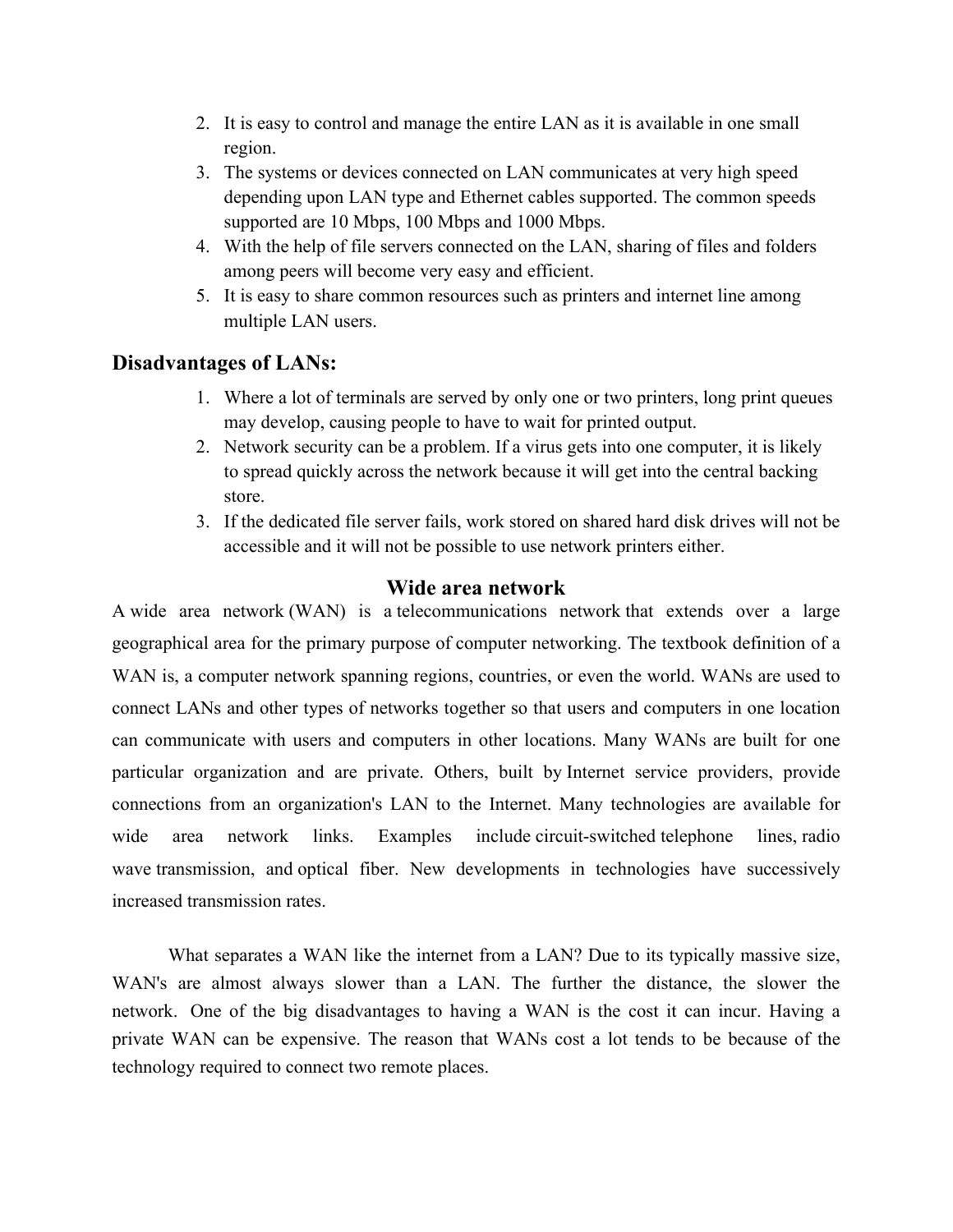# **Advantages of a wide area network (WAN)**

## **Covers large geographical area:**

WAN covers a large geographical area of 1000 km or more. If your office is in different cities or countries then you can connect your office branches through wan. ISP (Internet service provider) can give you leased lines by which you can connect different branch offices together.

#### **Centralized data:**

Your company doesn't need to buy email, files, and backup servers, they can all reside on head office. All office branches can share the data through the head office server. You can get back up, support, and other useful data from the head office and all data are synchronized with all other office branches.

#### **Get updated files and data:**

Software companies work over the live server to exchange updated files. So all the coders and office staff get updated version of files within seconds.

#### **Sharing of software and resources:**

Like LAN we can share software applications and other resources like a hard drive, RAM with other users on the internet. In web hosting, we share computer resources among many websites.

#### **Global business:**

Now everyone with computer skills can do business on the internet and expand his business globally. There are many types of business like a shopping cart, sale, and purchase of stocks etc.

## **High bandwidth:**

If you get leased lines for your company then it gives high bandwidth than normal broadband connection. You can get a high data transfer rate that can increase your company productivity.

#### **Distribute workload and decrease travel charges:**

Another benefit of wide area network is that you can distribute your work to other locations. For example, you have an office in the U.S then you can hire people from any other country and communicate with them easily over WAN. It also reduces your travel charges as you can monitor the activities of your team online.

#### **Disadvantages of a wide area network (WAN)**

#### **Security problems:**